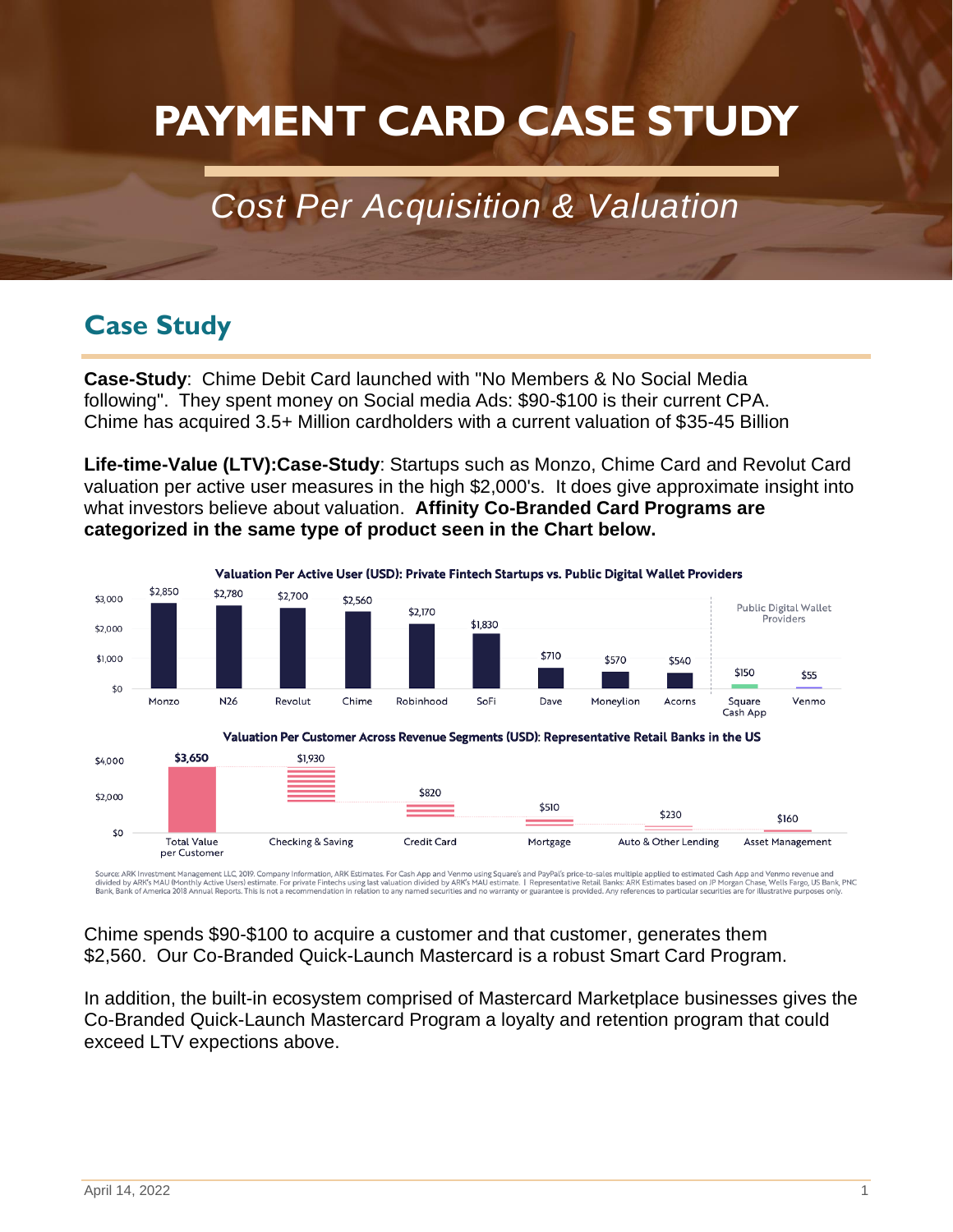*Cost Per Acquisition & Valuation*

## **Revenue-Share Potential**

**The Co-Branded Quick-Launch Mastercard**® **is a "higher-income-driven" pro-shopping program and should at a minimum generate \$30 per card, per month:**

- $\bullet$  5,000 Active Cardholders = \$150,000 per month
- $\bullet$  10,000 Active Cardholder = \$300,000 per month
- $\cdot$  100,000 Active Cardholder = \$3,000,000 per month
- $\cdot$  350,000 Active Cardholders = \$10,500,000 per month
- $\bullet$  1,000,000 Active Cardholder = \$30,000,000 per month

#### **Cost prior to 50% Revenue-Share = approximately 30%.**

- $\bullet$  5,000 Active Cardholders = \$45,000 Cost per month
- 10,000 Active Cardholder = \$90,000 Cost per month
- $\bullet$  100,000 Active Cardholder = \$900,000 Cost per month
- 350,000 Active Cardholders = \$3,150,000 Cost per month
- 1,000,000 Active Cardholder = \$9,000,000 Cost per month

#### **50% Revenue-Share to the Co-Branded Quick-Launch Mastercard**

- $\cdot$  5,000 Active Cardholders = \$52,500 per month
- $\bullet$  10,000 Active Cardholder = \$105,000 per month
- $\bullet$  100,000 Active Cardholder = \$1,050,000 per month
- $\cdot$  350,000 Active Cardholders = \$3,675,000 per month
- 1,000,000 Active Cardholder = \$10,500,000 per month

### **Chime Valuation & History**

Affinity Principal Founders consulted for a client in 2013 and developed a customized debit card program, unlike any other before. The program was approved by an FDIC U.S. Bank and Visa on the basis of our principal founders know-how, intellectual property and expertise in the payment card industry. As a result, client sold the Card Program developed by Affinity founders, to the now founders of CHIME.

The following article describes where Chime is today in terms of valuation: [https://www.forbes.com/sites/jeffkauflin/2021/10/23/chime-in-talks-to-go-public-at-35-to-45](https://www.forbes.com/sites/jeffkauflin/2021/10/23/chime-in-talks-to-go-public-at-35-to-45-billion-valuation/?sh=124fc9f832ff) [billion-valuation/?sh=124fc9f832ff](https://www.forbes.com/sites/jeffkauflin/2021/10/23/chime-in-talks-to-go-public-at-35-to-45-billion-valuation/?sh=124fc9f832ff)